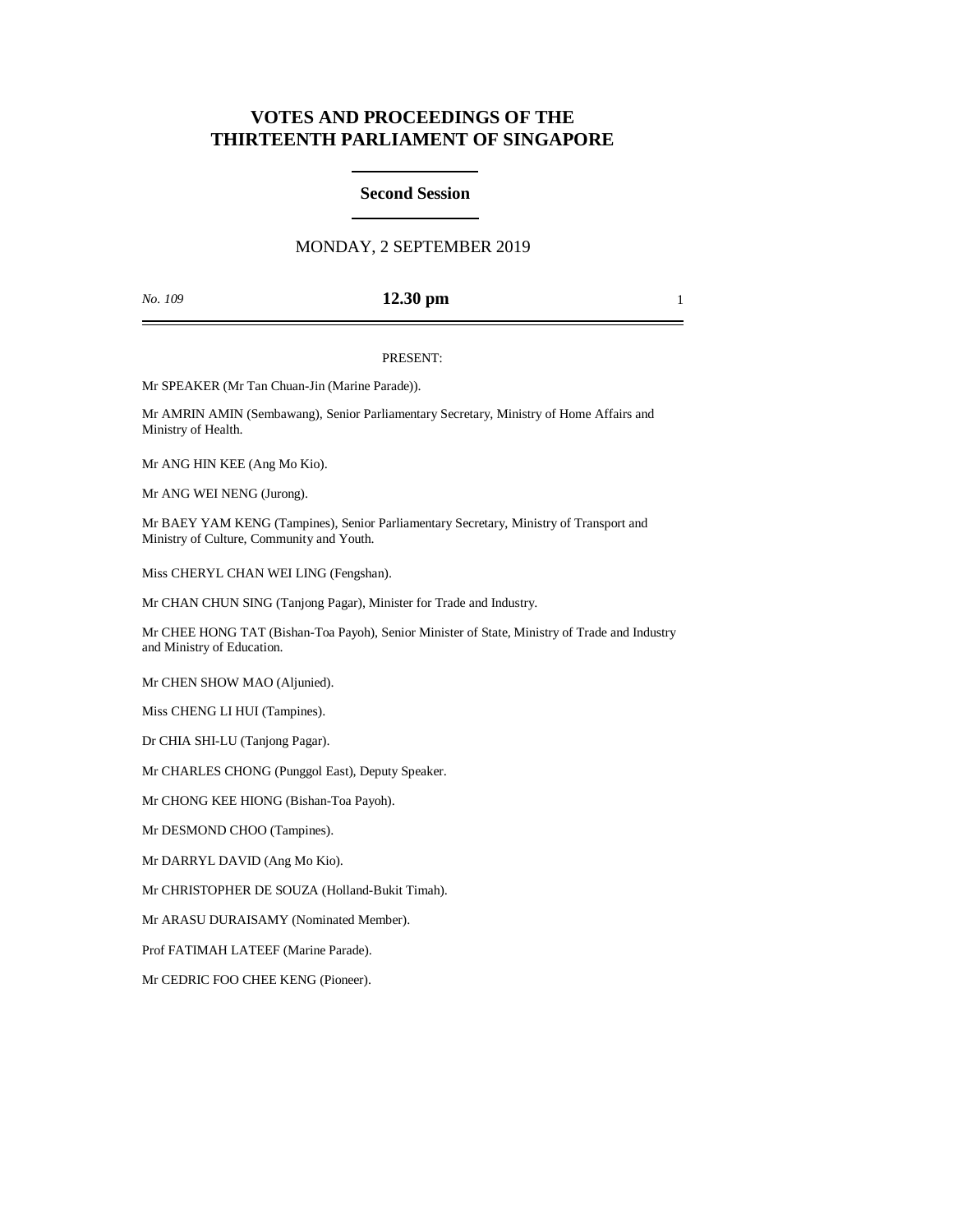Mr DOUGLAS FOO (Nominated Member).

Ms FOO MEE HAR (West Coast).

Ms GRACE FU HAI YIEN (Yuhua), Minister for Culture, Community and Youth and Leader of the House.

Mr GAN KIM YONG (Chua Chu Kang), Minister for Health.

Mr GAN THIAM POH (Ang Mo Kio).

Mr GOH CHOK TONG (Marine Parade).

Assoc Prof DANIEL GOH PEI SIONG (Non-Constituency Member).

Mr HENG CHEE HOW (Jalan Besar), Senior Minister of State, Ministry of Defence.

Mr HENG SWEE KEAT (Tampines), Deputy Prime Minister and Minister for Finance.

Mr TERENCE HO WEE SAN (Nominated Member).

Ms INDRANEE RAJAH (Tanjong Pagar), Minister, Prime Minister's Office, Second Minister for Finance and Second Minister for Education.

Dr INTAN AZURA MOKHTAR (Ang Mo Kio).

Mr S ISWARAN (West Coast), Minister for Communications and Information and Minister-in-charge of Trade Relations.

Dr JANIL PUTHUCHEARY (Pasir Ris-Punggol), Senior Minister of State, Ministry of Transport and Ministry of Communications and Information and Government Whip.

Mr KHAW BOON WAN (Sembawang), Coordinating Minister for Infrastructure and Minister for Transport.

Dr AMY KHOR LEAN SUAN (Hong Kah North), Senior Minister of State, Ministry of the Environment and Water Resources and Ministry of Health.

Dr KOH POH KOON (Ang Mo Kio), Senior Minister of State, Ministry of Trade and Industry.

Mr KWEK HIAN CHUAN HENRY (Nee Soon).

Dr LAM PIN MIN (Sengkang West), Senior Minister of State, Ministry of Health and Ministry of Transport.

Er Dr LEE BEE WAH (Nee Soon).

Mr DESMOND LEE (Jurong), Minister for Social and Family Development and Second Minister for National Development and Deputy Leader of the House.

Mr LEE HSIEN LOONG (Ang Mo Kio), Prime Minister.

Mr LEE YI SHYAN (East Coast).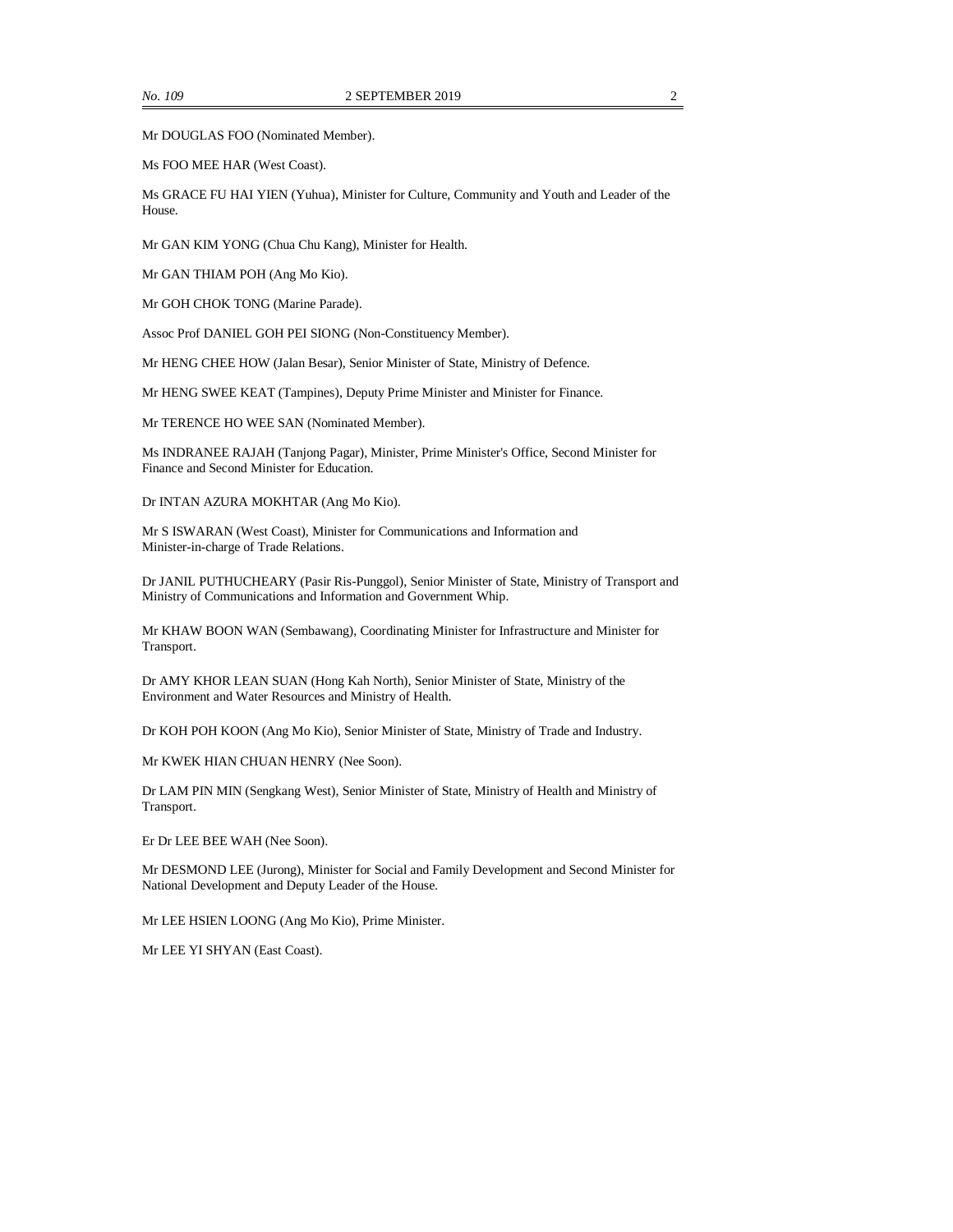Mr LIANG ENG HWA (Holland-Bukit Timah).

Mr LIM BIOW CHUAN (Mountbatten), Deputy Speaker.

Mr LIM HNG KIANG (West Coast).

Prof LIM SUN SUN (Nominated Member).

Mr LIM SWEE SAY (East Coast).

Ms SYLVIA LIM (Aljunied).

Mr LOW THIA KHIANG (Aljunied).

Ms LOW YEN LING (Chua Chu Kang), Senior Parliamentary Secretary, Ministry of Education and Ministry of Manpower.

Mr MASAGOS ZULKIFLI B M M (Tampines), Minister for the Environment and Water Resources and Minister-in-charge of Muslim Affairs.

Mr MOHAMED IRSHAD (Nominated Member).

Mr MURALI PILLAI (Bukit Batok).

Dr LILY NEO (Jalan Besar).

Mr NG CHEE MENG (Pasir Ris-Punggol), Minister, Prime Minister's Office.

Dr NG ENG HEN (Bishan-Toa Payoh), Minister for Defence.

Mr LOUIS NG KOK KWANG (Nee Soon).

Ms ANTHEA ONG (Nominated Member).

Mr ONG TENG KOON (Marsiling-Yew Tee).

Mr ONG YE KUNG (Sembawang), Minister for Education.

Ms JOAN PEREIRA (Tanjong Pagar).

Mr LEON PERERA (Non-Constituency Member).

Ms DENISE PHUA LAY PENG (Jalan Besar).

Mr PNG ENG HUAT (Hougang).

Mr PRITAM SINGH (Aljunied).

Ms IRENE QUAY SIEW CHING (Nominated Member).

Ms RAHAYU MAHZAM (Jurong).

Mr SAKTIANDI SUPAAT (Bishan-Toa Payoh).

Mr SEAH KIAN PENG (Marine Parade).

Mr K SHANMUGAM (Nee Soon), Minister for Home Affairs and Minister for Law.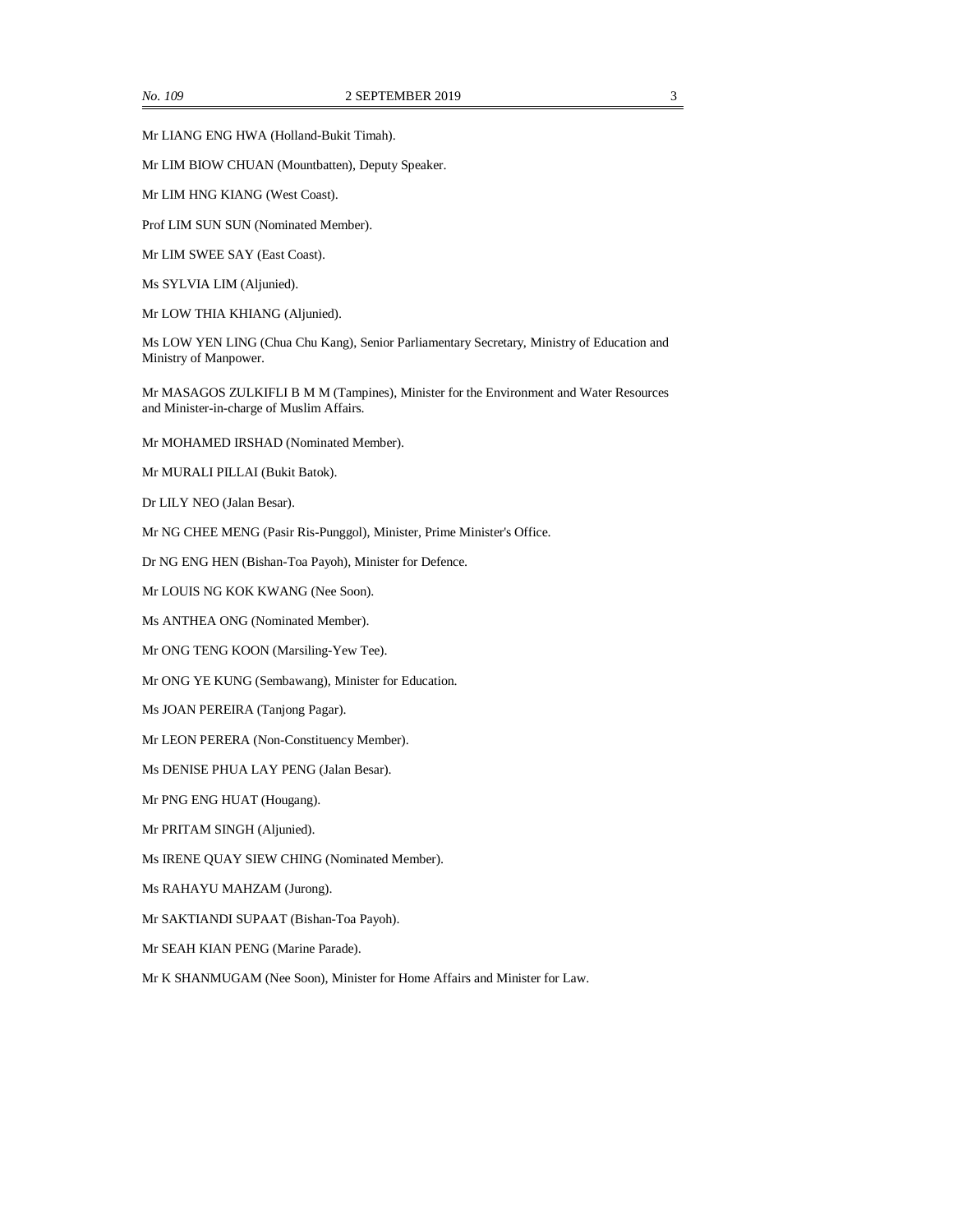Ms SIM ANN (Holland-Bukit Timah), Senior Minister of State, Ministry of Communications and Information and Ministry of Culture, Community and Youth and Deputy Government Whip.

Mr SITOH YIH PIN (Potong Pasir).

Ms SUN XUELING (Pasir Ris-Punggol), Senior Parliamentary Secretary, Ministry of Home Affairs and Ministry of National Development.

Mr DENNIS TAN LIP FONG (Non-Constituency Member).

Ms JESSICA TAN SOON NEO (East Coast).

Mr SAM TAN CHIN SIONG (Radin Mas), Minister of State, Ministry of Foreign Affairs and Ministry of Social and Family Development.

Dr TAN WU MENG (Jurong), Senior Parliamentary Secretary, Ministry of Foreign Affairs and Ministry of Trade and Industry.

Mr PATRICK TAY TECK GUAN (West Coast).

Mr TEO CHEE HEAN (Pasir Ris-Punggol), Senior Minister and Coordinating Minister for National Security.

Dr TEO HO PIN (Bukit Panjang).

Mr TEO SER LUCK (Pasir Ris-Punggol).

Mr THARMAN SHANMUGARATNAM (Jurong), Senior Minister and Coordinating Minister for Social Policies.

Assoc Prof WALTER THESEIRA (Nominated Member).

Ms TIN PEI LING (MacPherson).

Mr EDWIN TONG CHUN FAI (Marine Parade), Senior Minister of State, Ministry of Law and Ministry of Health.

Mr VIKRAM NAIR (Sembawang).

Dr VIVIAN BALAKRISHNAN (Holland-Bukit Timah), Minister for Foreign Affairs.

Mr LAWRENCE WONG (Marsiling-Yew Tee), Minister for National Development and Second Minister for Finance.

Prof YAACOB IBRAHIM (Jalan Besar).

Mr ALEX YAM ZIMING (Marsiling-Yew Tee).

Mr YEE CHIA HSING (Chua Chu Kang).

Mr MELVIN YONG YIK CHYE (Tanjong Pagar).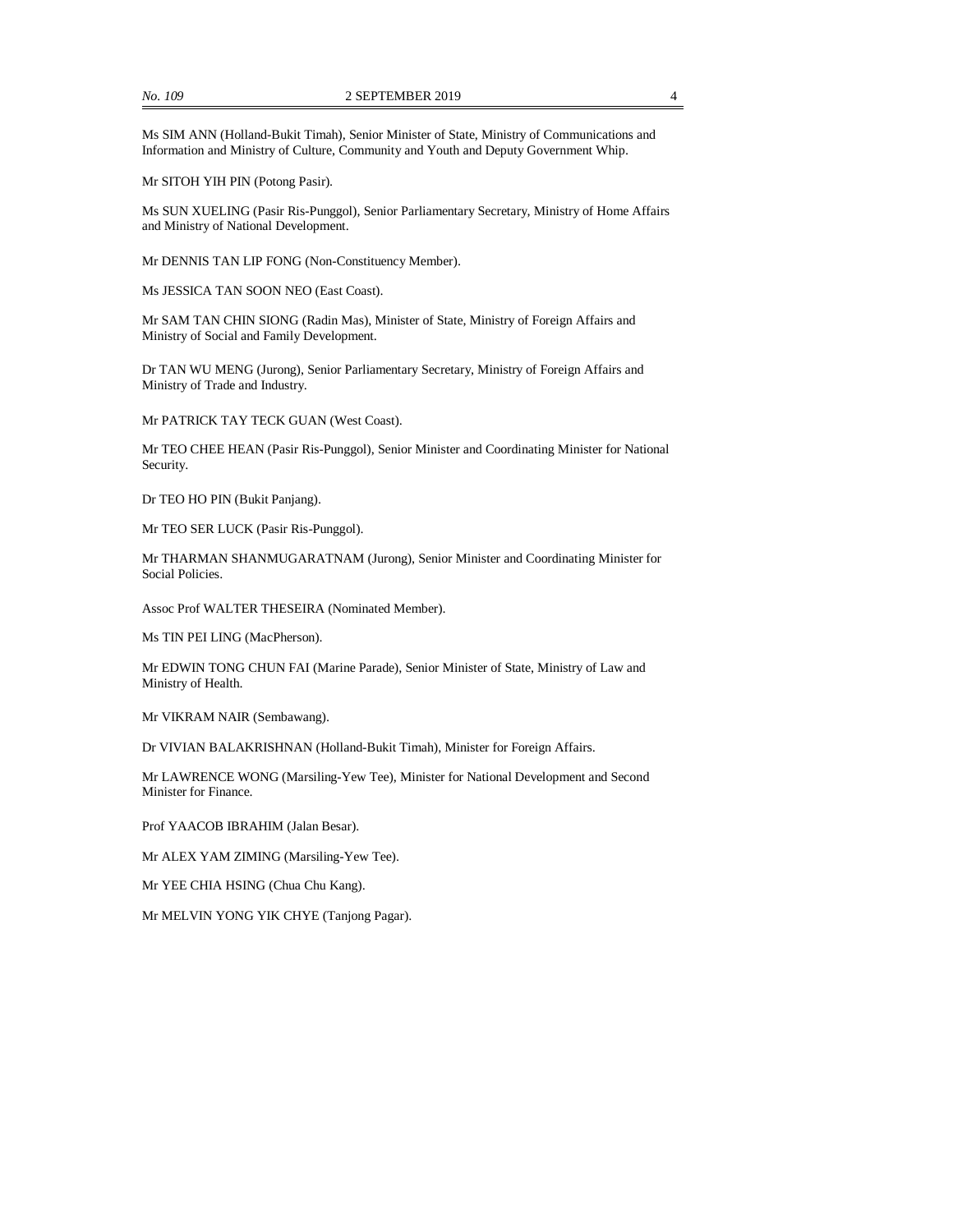Mr ZAINAL SAPARI (Pasir Ris-Punggol).

Mr ZAQY MOHAMAD (Chua Chu Kang), Minister of State, Ministry of National Development and Ministry of Manpower and Deputy Government Whip.

#### ABSENT:

Dr LIM WEE KIAK (Sembawang).

Dr MOHAMAD MALIKI BIN OSMAN (East Coast), Senior Minister of State, Ministry of Defence and Ministry of Foreign Affairs.

Mr MUHAMAD FAISAL ABDUL MANAP (Aljunied).

Assoc Prof Dr MUHAMMAD FAISHAL IBRAHIM (Nee Soon), Senior Parliamentary Secretary, Ministry of Education and Ministry of Social and Family Development.

Mrs JOSEPHINE TEO (Bishan-Toa Payoh), Minister for Manpower and Second Minister for Home Affairs.

Ms YIP PIN XIU (Nominated Member).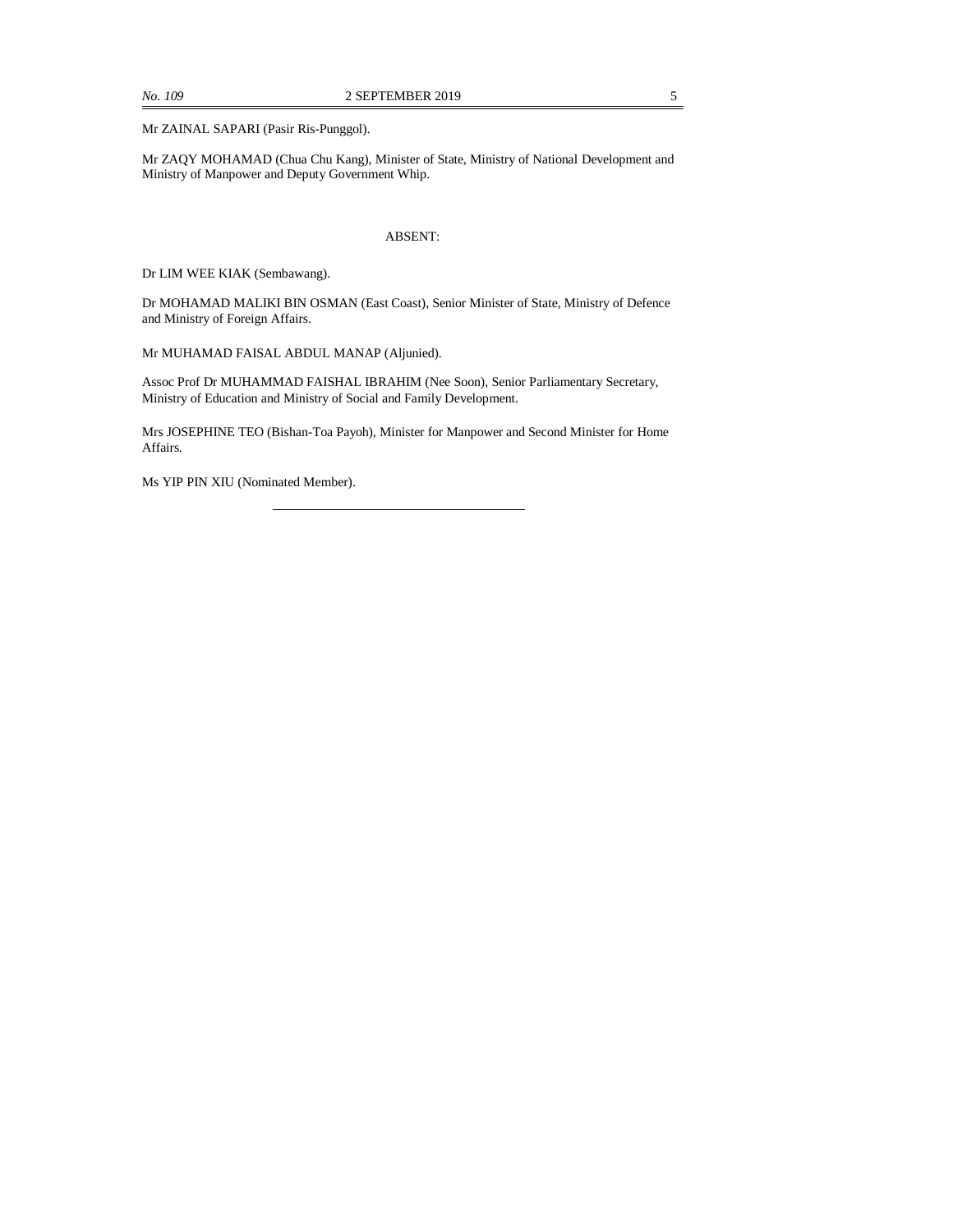- 1 Papers presented to Parliament and received by the Clerk of Parliament pursuant to Standing Order No. 31 (Presentation of Papers) and ordered to lie upon the Table:
	- 1.1 Road Traffic (Electronic Road Pricing System) (Amendment No. 3) Rules 2019 Presented on 7 August 2019 (S. L. 683 of 2019).
	- 1.2 Air Navigation (99 Breath Testing for Alcohol) Regulations 2019 Presented on 7 August 2019 (S. L. 684 of 2019).
	- 1.3 Air Navigation (91 General Operating Rules) (Amendment) Regulations 2019 Presented on 7 August 2019 (S. L. 685 of 2019).
	- 1.4 Air Navigation (121 Commercial Air Transport by Large Aeroplanes) (Amendment) Regulations 2019 – Presented on 7 August 2019 (S. L. 686 of 2019).
	- 1.5 Air Navigation (135 Commercial Air Transport by Helicopters and Small Aeroplanes) (Amendment) Regulations 2019 – Presented on 7 August 2019 (S. L. 687 of 2019).
	- 1.6 Health Promotion Board Annual Report 2018/2019 Presented on 13 August 2019 (S. 449 of 2019).
	- 1.7 United Nations (Freezing of Assets of Persons Democratic Republic of the Congo) (Amendment) Regulations 2019 – Presented on 14 August 2019 (S. L. 688 of 2019).
	- 1.8 United Nations (Sanctions Yemen) (Amendment) Regulations 2019 Presented on 14 August 2019 (S. L. 689 of 2019).
	- 1.9 Savings and Employee Retirement and Premium Fund (SAVER-Premium Fund) Annual Report for Financial Year 2018 – Presented on 19 August 2019 (S. 450 of 2019).
	- 1.10 Competition and Consumer Commission of Singapore Annual Report 2018/2019 Presented on 20 August 2019 (S. 451 of 2019).
	- 1.11 Report of the Presidential Council for Minority Rights on the Intellectual Property (Dispute Resolution) Bill [Bill No 17/2019] – Presented on 21 August 2019 (Pres. Co. 134 of 2019).
	- 1.12 Report of the Presidential Council for Minority Rights on the Fire Safety (Amendment) Bill [Bill No 16/2019] – Presented on 21 August 2019 (Pres. Co. 135 of 2019).
	- 1.13 Report of the Presidential Council for Minority Rights on the Home Team Science and Technology Agency Bill [Bill No 15/2019] – Presented on 21 August 2019 (Pres. Co. 136 of 2019).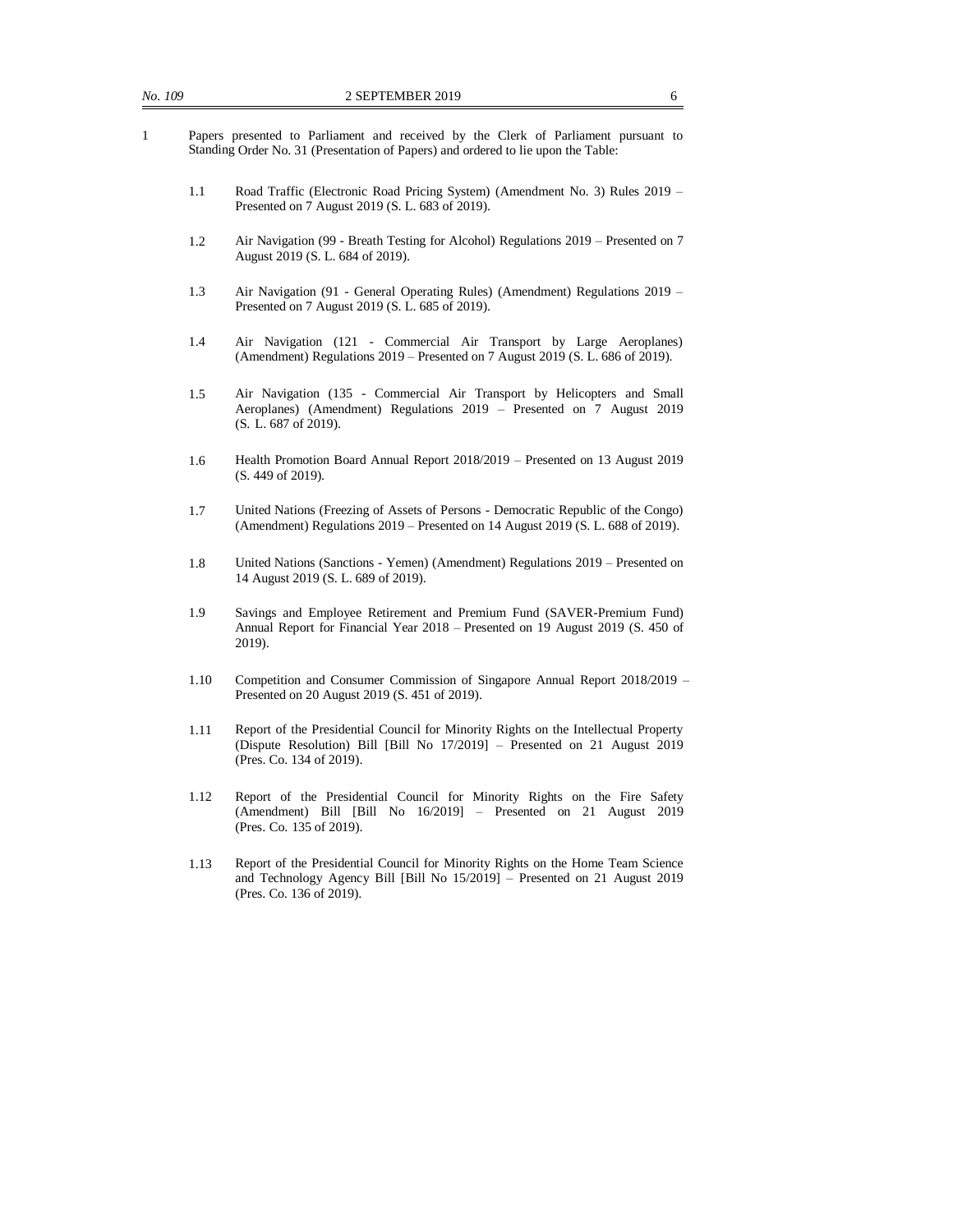- 1.14 Report of the Presidential Council for Minority Rights on the Point-To-Point Passenger Transport Industry Bill [Bill No 14/2019] – Presented on 21 August 2019 (Pres. Co. 137 of 2019).
- 1.15 Singapore Medical Council Annual Report 2018 Presented on 23 August 2019 (S. 452 of 2019).
- 1.16 Singapore Nursing Board Annual Report 2018 Presented on 23 August 2019 (S. 453 of 2019).
- 1.17 Singapore Dental Council Annual Report 2018 Presented on 23 August 2019 (S. 454 of 2019).
- 1.18 Singapore Pharmacy Council Annual Report 2018 Presented on 23 August 2019 (S. 455 of 2019).
- 1.19 Traditional Chinese Medicine Practitioners Board Annual Report 2018 Presented on 23 August 2019 (S. 456 of 2019).
- 1.20 Fees (Income Tax) (Amendment) Order 2019 Presented on 23 August 2019 (S. L. 690 of 2019).
- 1.21 Fees (Private Lotteries) (Amendment) Order 2019 Presented on 23 August 2019 (S. L. 691 of 2019).
- 1.22 Fees (Goods and Services Tax) (Amendment) Order 2019 Presented on 23 August 2019 (S. L. 692 of 2019).
- 1.23 Presidential Council for Minority Rights Annual Report for the period from 1 August 2018 to 31 July 2019 – Presented on 29 August 2019 (Cmd. 23 of 2019).
- 1.24 Agri-Food & Veterinary Authority of Singapore Annual Report 2018/2019 Presented on 29 August 2019 (S. 457 of 2019).
- 1.25 Inland Revenue Authority of Singapore Annual Report 2018/19 Presented on 29 August 2019 (S. 458 of 2019).
- 1.26 Goods and Services Tax (Excluded Transactions) (Amendment) Order 2018 Presented on 29 August 2019 (S. L. 693 of 2019).
- 1.27 Goods and Services Tax (Imports Relief) (Amendment) Order 2019 Presented on 29 August 2019 (S. L. 694 of 2019).
- 1.28 Goods and Services Tax (General) (Amendment) Regulations 2019 Presented on 29 August 2019 (S. L. 695 of 2019).
- 1.29 Goods and Services Tax (Electronic Service) Regulations 2019 Presented on 29 August 2019 (S. L. 696 of 2019).
- 1.30 Goods and Services Tax Act (Amendment of Fifth Schedule) Order 2019 –Presented on 29 August 2019 (S. L. 697 of 2019).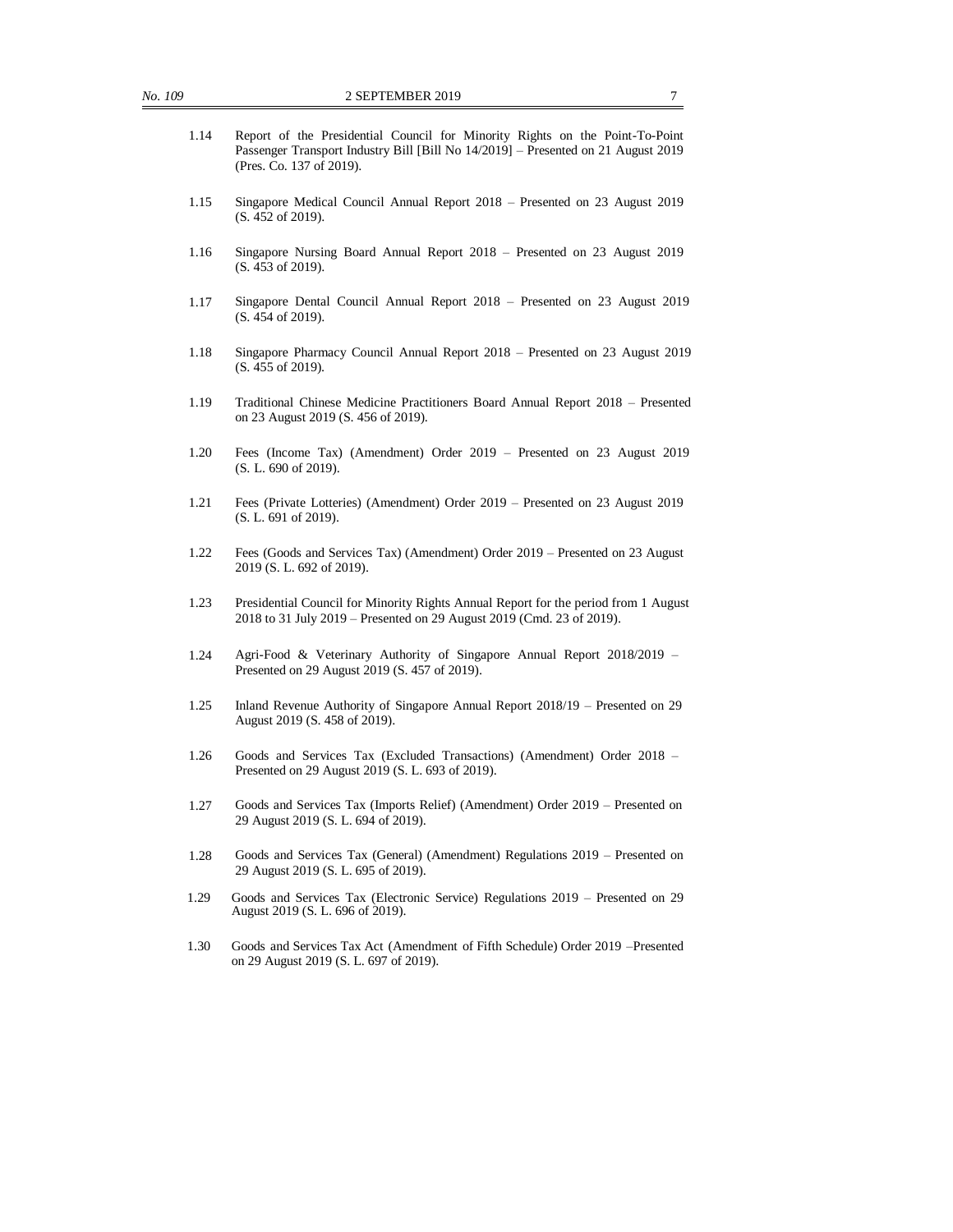- 2 18 Questions for Oral Answer were answered during Question Time.
- 3 Maintenance of Religious Harmony (Amendment) Bill "to amend the Maintenance of Religious Harmony Act (Chapter 167A of the 2001 Revised Edition), and to make consequential and related amendments to certain other Acts to deal with religious intolerance" – presented by the Senior Parliamentary Secretary (Ms Sun Xueling), on behalf of the Minister for Home Affairs; read the first time; to be read a second time on the next available sitting day and to be printed. [Bill No. 25/2019].
- 4 Income Tax (Amendment) Bill "to amend the Income Tax Act (Chapter 134 of the 2014 Revised Edition) and to make related amendments to the Stamp Duties Act (Chapter 312 of the 2006 Revised Edition)" – President's recommendation signified and Bill presented by the Second Minister for Finance (Mr Lawrence Wong); read the first time; to be read a second time on the next available sitting day and to be printed. [Bill No. 26/2019].
- 5 CareShield Life and Long-Term Care Bill (Minister for Health) Motion made, and Question proposed, "That the Bill be now read a second time."; Debate arising.
- 6 Time Limit for Speeches (Deputy Government Whip (Ms Sim Ann), on behalf of the Leader of the House) – (with the consent of Mr Deputy Speaker (Mr Lim Biow Chuan) and the general assent of Members present) – Motion made, and Question put – Resolved, "That the proceedings on the item under discussion be exempted from the provisions of Standing Order No. 48(8) to remove the time limit in respect of the Senior Minister of State Edwin Tong's speech.".
- 7 CareShield Life and Long-Term Care Bill (Minister for Health) Debate resumed on Question, "That the Bill be now read a second time.".

Bill read a second time and committed to a Committee of the whole House.

The House immediately resolved itself into a Committee on the Bill – (Minister for Health).

*(In the Committee)*

Clauses 1 to 68 inclusive agreed to.

First to Third Schedules inclusive agreed to.

Bill to be reported.

Bill reported, without amendment; read a third time.

- 8 Reciprocal Enforcement of Foreign Judgments (Amendment) Bill (Senior Minister of State, on behalf of the Minister for Law) – Motion made, and Question proposed, "That the Bill be now read a second time."; Debate arising.
- 9 Extension of Sitting Pursuant to Standing Order 2(5)(d), Deputy Speaker (Mr Lim Biow Chuan) extended the sitting beyond the moment of interruption for a period of up to 30 minutes.